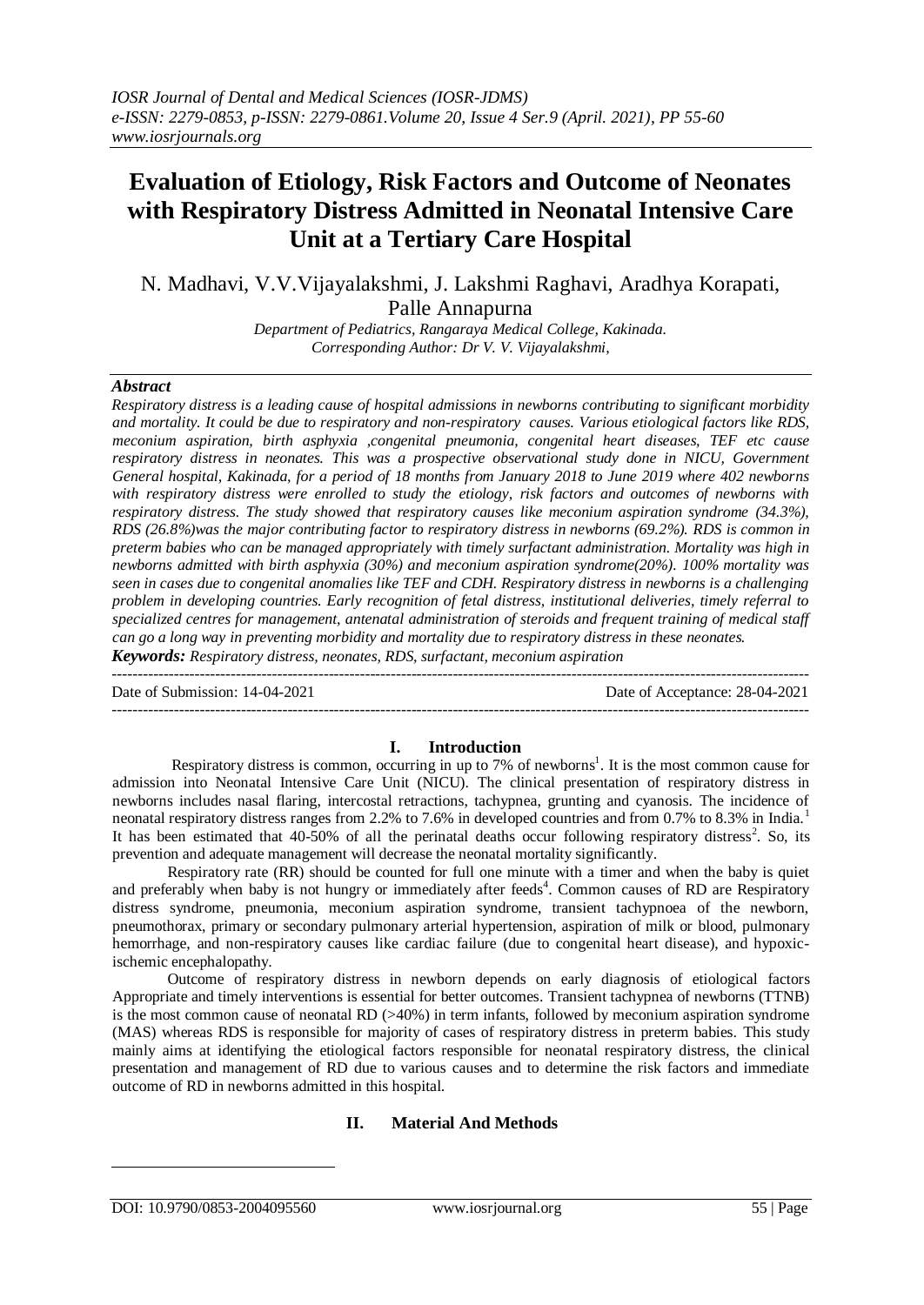This was a prospective observational study done in NICU, GGH, Kakinada during the period January 2018 to June 2019. Data of all newborns with respiratory distress who were enrolled in the study was collected. In babies with respiratory distress, birth details and time of onset of respiratory distress was noted and severity of respiratory distress was assessed using DOWNE'S scoring in term babies and Silverman Anderson score in preterm babies. Chest X-ray was taken in all neonates and radiograph findings were documented after taking radiologist opinion. Based on the probable cause of respiratory distress, other investigations were carried out as per need [Septic screen, Blood c/s, X ray abdomen, Neurosonogram, Electrocardiogram, 2D ECHO, etc]. All neonates enrolled in the study were managed as per unit protocol. Treatment details like respiratory support given [oxygen therapy, CPAP, mechanical ventilation], surfactant administration and surgical interventions performed were recorded. Response of these neonates to the given treatment and outcome were documented. Chi-square test and SPSS software version 23 was used for statistical analysis.

## **III. Observations And Results**

In the present study, 402 cases were enrolled with respiratory distress. Table 1 shows the common causes of respiratory distress in these newborns. 69.2% cases were respiratory in origin, 24.4% were of CNS origin, 4.5% were of cardiac causes, and 1.9% were due to rare causes such as CDH,TEF and inborn errors of metabolism.

| <b>Etiology</b><br>Frequency (no. Of cases) |     | Percentage |  |
|---------------------------------------------|-----|------------|--|
| Respiratory causes                          | 278 | 69.2%      |  |
| Cns causes                                  | 98  | 24.4%      |  |
| Cardiac causes                              | 18  | 4.5%       |  |
| Others                                      |     | 1.9%       |  |
| <b>Total cases</b>                          | 402 | 100%       |  |

*Table 1: Distribution of respiratory and non-respiratory causes of respiratory distress.*

| <b>Etiology</b>                      | No of cases $(\% )$ |  |
|--------------------------------------|---------------------|--|
| Meconium Aspiration Syndrome         | 138 (34.3%)         |  |
| <b>Respiratory Distress Syndrome</b> | 108 (26.8%)         |  |
| Birth Asphyxia                       | 98 (24.3%)          |  |
| Ttnb                                 | 22 (5.5%)           |  |
| <b>Congenital Heart Disease</b>      | 18 (4.4%)           |  |
| Congenital Pneumonia                 | 10(2.5%)            |  |
| Others (Cdh-2, Tef-4, Iem-2)         | 8 (1.9%)            |  |
| <b>Total Cases</b>                   | 402                 |  |

*Table 2: Final diagnosis of respiratory distress.*

Table 2 shows that meconium aspiration syndrome was the leading cause of respiratory distress in the 402 newborns included in the study (34.5%). Respiratory distress syndrome was the cause in 26.8% cases followed by birth asphyxia seen in 24.3% cases.

| <b>Birth weight</b> | <b>Frequency</b> | Percentage |
|---------------------|------------------|------------|
| $<1.5$ kg           | 97               | 24.2%      |
| $1.5 - 2.5$ kg      | 147              | 36.5%      |
| $>2.5$ kg           | 158              | 39.3%      |
| <b>Total cases</b>  | 402              | 100%       |

*Table 3: Birth weight vs frequency of RD.*

In the present study, out of the total 402 newborns with respiratory distress, the mean birth weight of the babies was 2.3 kgs, 24.2% weighed <1.5kg, 36.5% weighed between 1.5 to 2.5 kg, and 39.3% weighed >2.5 kg.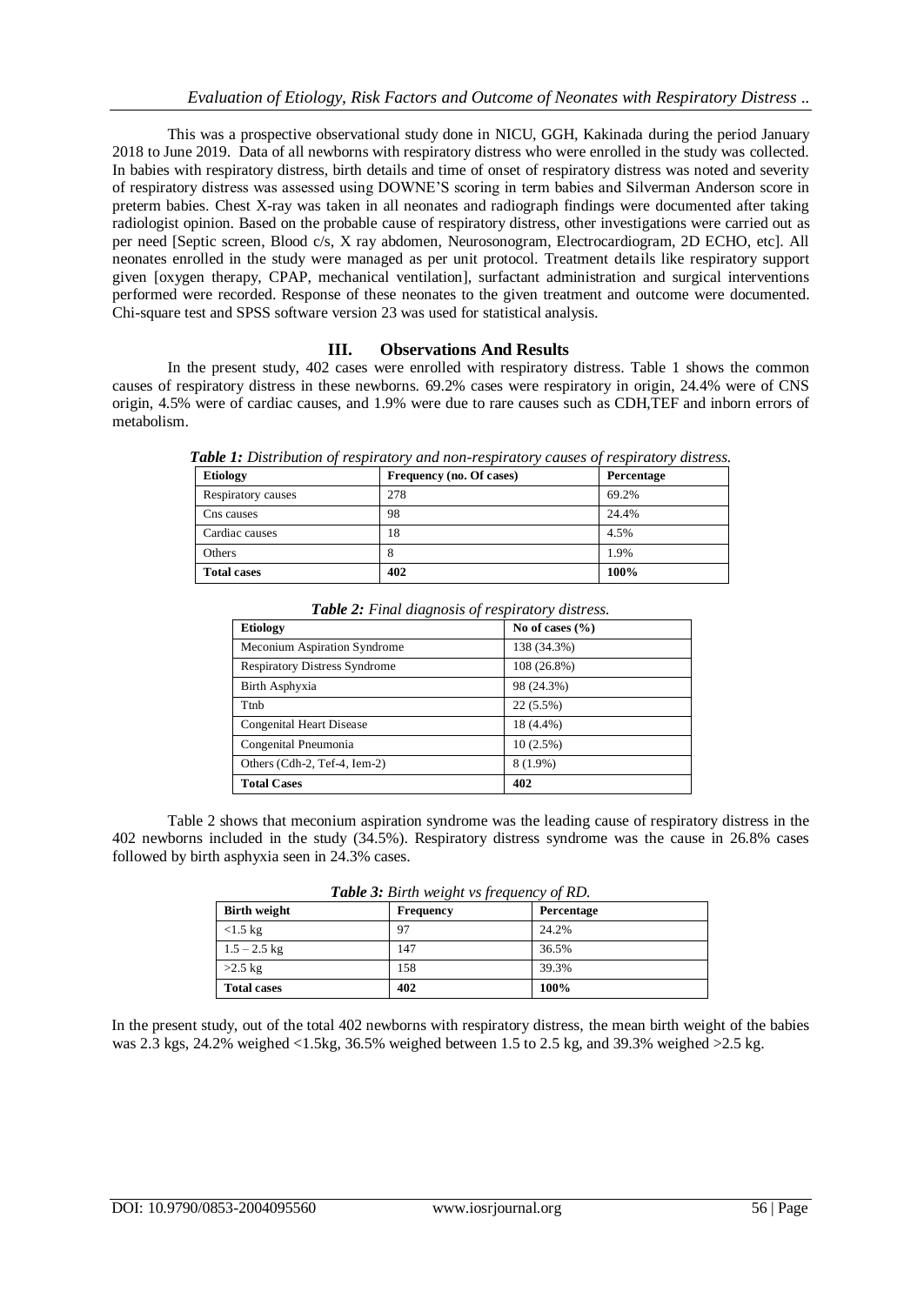

*Figure 1: Etiology vs severity of RD.*

Out of 138 cases with RD due to MAS, 32 cases (23.1%) had severe RD. 29 out of 108 (26.8%) cases of RDS had severe RD and 26 out of 98 (26.5%) cases of BA had severe RD. All cases of TTNB had mild or moderate RD. 5 out of 18 (27.7%%) cases of CHD had severe RD. 1 out of 10 (10%) cases of congenital pneumonia had severe RD. All 8 (100%) cases of TEF, CDH and IEM had severe RD.

| <b>Gestational age</b>  | Mild to moderate RD (downes $< 7/10$ ) | Severe RD (downes $> 7/10$ ) |                           |
|-------------------------|----------------------------------------|------------------------------|---------------------------|
| $\langle$ 34 weeks (83) | 41                                     | $42(50.6\%)$                 | Chi square= $38.72$ , Df= |
| 34-36 weeks (25)        |                                        | 8 (32%)                      | 2. P= $0.00001$           |
| $>37$ weeks (294)       | 243                                    | 51 (17.3%)                   |                           |
| <b>Total (402)</b>      | 301                                    | 101                          |                           |

*Table 4: Gestational age versus severity of RD.*

50.6% (42 out of 83) of newborns born with gestational age <34 weeks developed severe respiratory distress compared to 32% (8 out of 25) of newborns born with a gestational age 34-36 weeks and 17.3% (51 out of 294) of newborns born with a gestational age  $\geq$  37 weeks. These findings suggest that severe RD is more common in preterm newborns (especially <34 weeks) than term newborns which was statistically significant with a p value 0.00001.

| Surfactant (ST)    | Number<br>of 1<br>cases |            | Duration of hospital stay |           | Mortality (%) |                        |              |
|--------------------|-------------------------|------------|---------------------------|-----------|---------------|------------------------|--------------|
|                    |                         | $<$ 3 days | 4-7 days                  | $>7$ days |               | Chi square=<br>3.9204. | $p=0.047705$ |
| ST given           | 51                      |            | 36                        | 11        | $4(7.8\%)$    |                        |              |
| ST not given       | 57                      |            | 42                        | 15        | 14(24.5%)     |                        |              |
| <b>Total cases</b> | 108                     | 4          | 78                        | 26        | 18            |                        |              |

*Table 5: Role of surfactant in RD due to RDS.*

Out of 108 preterms with RDS, 51 cases were given surfactant. Out of these 51 cases, 4 cases (7.8%) required oxygen for < 3 days, 36 cases (70.5%) required oxygen for 4-7days, and 11 cases (21.5%) required oxygen for >7 days. 4 out of 51 (7.8%) cases expired. Out of the 57 cases who were not given surfactant, 42 cases (73.6%) required oxygen for 4-7days, and 15 cases (26.3%) required oxygen for >7 days. 14 out of 57 (24.5%) cases expired. Only 7.8% of cases expired among babies for whom ST was given, while 24.5% of cases expired among babies who were not given ST. This was statistically significant with a p-value < 0.05.

|                    | No of cases | Duration of oxygen administration    | Mortality $(\%)$ |
|--------------------|-------------|--------------------------------------|------------------|
|                    |             | $\langle$ 3 days 4-7 days $>$ 7 days |                  |
| <b>CPAP</b>        | 89          | 24<br>34                             | 16 (17.9%)       |
| $CPAP+MV$          | 62          | 32<br>26                             | 24 (38.7%)       |
| <b>Total cases</b> | 151         | 28<br>60<br>63                       | 40               |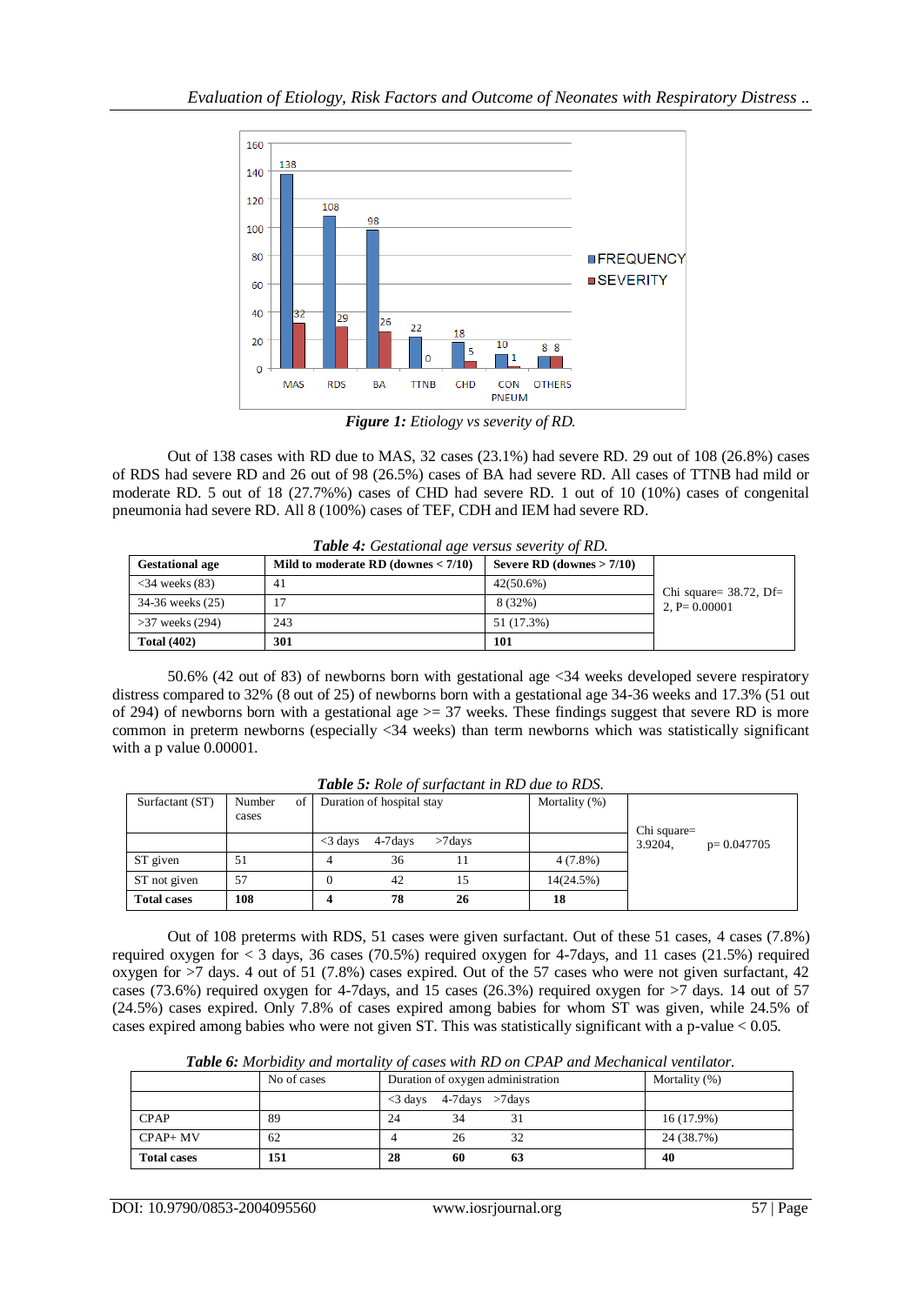Out of 89 cases requiring CPAP, 24 cases required oxygen for < 3 days, 34 cases required oxygen for 4-7days, and 31 cases required oxygen for >7 days. 16 out of 89 (17.9%) cases expired. Out of the 62 cases requiring MV, 4 cases required oxygen for <3 days, 26 cases required oxygen for 4-7days, and 32 cases required oxygen for >7 days. 24 out of 62 (38.7%) cases expired.



*Figure 2: Mortality versus etiology of RD.*

Out of a total of 402 cases with RD, 63 babies expired with a mortality of 15.7%. Out of the 63 babies expired, the majority (30%) of the deaths were due to birth asphyxia, followed by 28% deaths due to RDS. Other causes of mortality were MAS (20%) and CHD (8%). All the 8 cases enrolled with CDH, TEF, and IEM expired. Best outcomes were seen with TTNB and congenital pneumonia, with all cases being discharged.

| <b>Etiology</b>           | <b>Total number of cases</b> | <b>Severe RD</b> | <b>Mortality</b> |
|---------------------------|------------------------------|------------------|------------------|
| <b>MAS</b>                | 138                          | $32(23.1\%)$     | 13 (40.6%)       |
| <b>RDS</b>                | 108                          | 29(26.8%)        | 18 (62%)         |
| ΒA                        | 98                           | 26(26.5%)        | 19 (73%)         |
| <b>TTNB</b>               | 22                           | -                |                  |
| <b>CHD</b>                | 18                           | 5(27.7%)         | $5(100\%)$       |
| Congenital<br>pneumonia   | 10                           | $1(10\%)$        |                  |
| Others (CDH, TEF,<br>IEM) | 8                            | $8(100\%)$       | $8(100\%)$       |
| <b>Total</b>              | 402                          | 101              | 63               |

|  |  |  |  | Table 7: Severity of RD versus mortality. |
|--|--|--|--|-------------------------------------------|
|--|--|--|--|-------------------------------------------|

Out of 402 newborns, 101 cases (25.1%) developed severe RD. 73% (19 out of 26) of cases of BA with severe RD expired. 62% (18 out of 29) of cases of RDS with severe RD expired. 40.6% (13 out of 32) of cases of MAS with severe RD expired. All cases of TTNB and congenital pneumonia were discharged. 100% (13 out of 13) cases with severe RD among CHD, TEF, CDH and IEM expired.

## **IV. Discussion**

The etiology of RD differs with gestational age. The most common etiological factor of RD was identified as TTNB in term newborns and RDS in preterm newborns in various studies. In the present study, out of 402 cases identified with respiratory distress, 70% were respiratory in origin, 24% were of CNS origin,4% were of CVS causes, and 2% were due to other rare causes such as CDH, TEF and inborn errors of metabolism. In the present study, Meconium aspiration syndrome (34.5%) was the most common etiological factor, followed by Respiratory distress syndrome (27%), Birth asphyxia (24.5%), Transient tachypnea of newborn (5.5%), Congenital heart disease (4.4%), Congenital pneumonia (2.5%), Congenital diaphragmatic hernia (0.4%), Tracheoesophageal fistula (0.8%) & Inborn errors of metabolism (0.4%).

According to study done by Alok Kumar and Bhat <sup>5,</sup> Transient tachypnea of newborn (TTN) was found to be the most frequent (42.7%) cause of RD followed by infection (17.0%), meconium aspiration syndrome (10.7%), hyaline membrane disease (9.3%) and birth asphyxia (3.3%). According to Santosh S et al<sup>2</sup>, it was observed that 35 (46%) babies had TTNB, 24 (31.5%) babies had RDS, 19 (25%) had BA, 19(25%) babies had pneumonia and sepsis, 6 (7.8%) babies had MAS, 2 (2.6%) babies had CHD, and one (1.3%)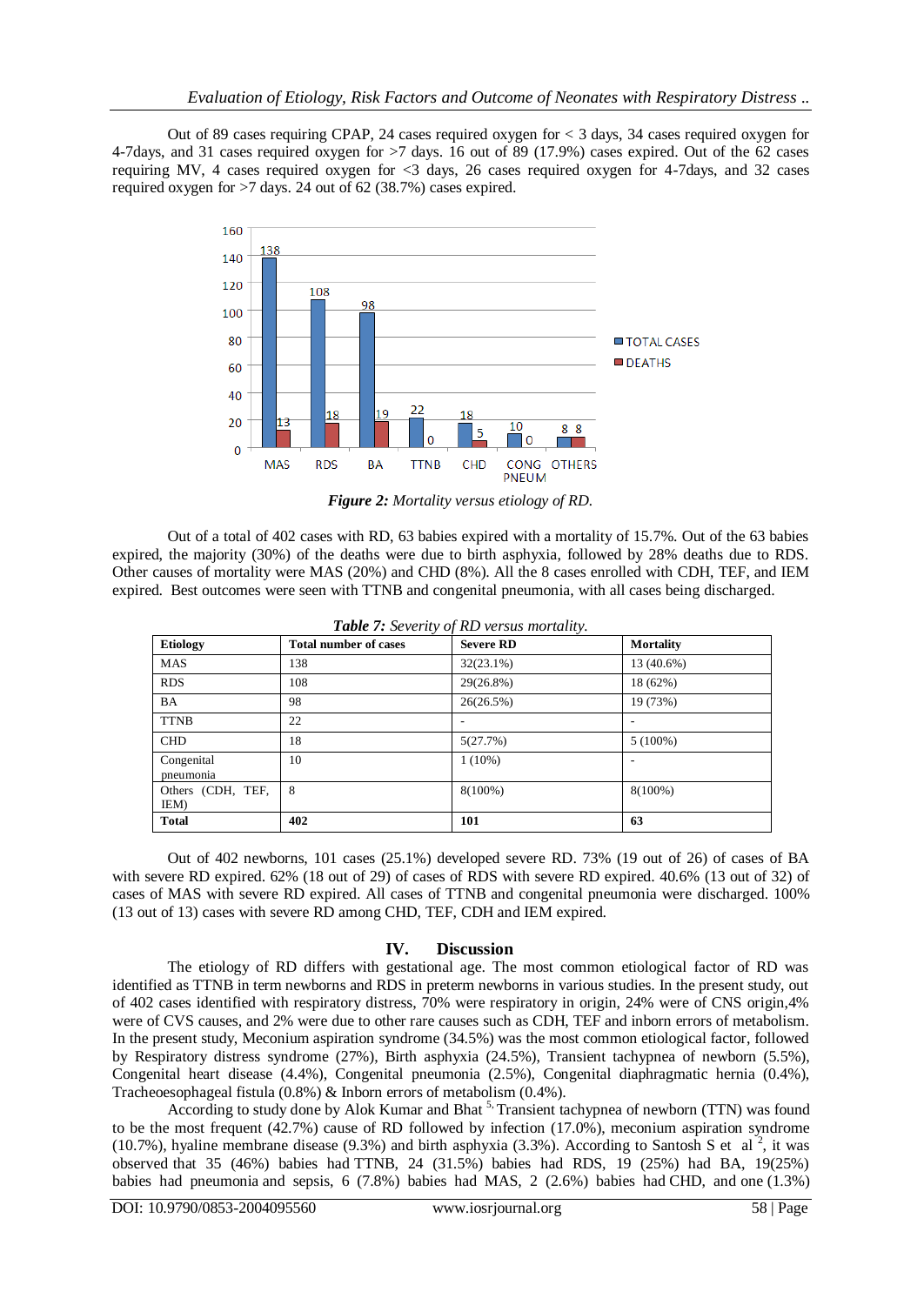neonate each had pneumothorax and laryngomalacia as a cause for RD. In the present study, MAS was the most common cause of RD. This variability was due to the increased number of term babies in the present study and also most of the referral cases with RD from outside were due to meconium aspiration syndrome from remote areas.

46% of preterm newborns (50 out of 108) developed severe respiratory distress compared to 17.3% (51 out of 294) in term newborns. These findings suggest that severe RD is more common in preterm newborns (especially <34 weeks) than term newborns which is statistically significant with a p value of 0.00001. In the present study, the severity of respiratory distress increased with decreasing gestational age. As the gestational age decreases, there is an increased risk of developing severe respiratory distress due to RDS. The study done by C. Dani et al<sup>6</sup> confirmed the role of gestational age and birth weight as risk factors for RDS. Santosh et al  $^2$ and M Lureti et al <sup>8</sup> reported similar findings regarding gestational age and incidence of RDS.

In the present study, the mean birth weight of newborns with RD was 2.3 kg. Severe RD was seen in 30.6% of babies with birth weight <1.5 kg, 19% of babies with birth weight 1.5 to 2.5kg, and 26.5% of babies with birth weight  $> 2.5$ kg. Birth weight < 2.5kg is associated with severe RD. This can be explained by the fact that the incidence and severity of RDS or HMD increases with decreasing gestational age and birth weight.

In the present study, most of the cases - 238(59%) had 4-7 days duration of respiratory distress. Duration of respiratory distress of 4-7 days was seen in 62.3% cases of MAS, 72.2% of RDS, 53% of birth asphyxia, 66.6% of CHD, and 100% of cases with congenital pneumonia. These findings suggest that most of the cases of MAS, RDS, and BA had a mean duration of RD of 4-7 days, which is statistically significant with a p value of 0.00001. All cases with TTNB (100%) had less than three days of duration of respiratory distress, which shows the self-limiting nature of the disease.

150 babies of the 402 cases in this study were delivered by LSCS, and 252 cases were delivered by NVD. 33 out of 150 (22%) cases delivered by LSCS developed severe respiratory distress, while 67 out of 252 cases (26.6%) delivered by NVD developed severe RD. This indicates that severe respiratory distress is more common with NVD when compared to LSCS which can be explained by the fact that NVD is associated with prolonged labor and hence, the risk of birth asphyxia and MAS leading to severe respiratory distress. TTNB is the most common cause of RD in term babies and one of the important risk factors for TTNB is delivery by cesarean section with or without labor and precipitous labor. This is attributed to delayed or abnormal fetal lung fluid clearance due to the absence of the hormonal changes(adrenergic stimulation) that accompany spontaneous labor. In the present study, all the babies with TTNB were delivered by cesarean section

In our study,51 cases out of 108 preterm babies with RDS were given surfactant. Out of these 51 cases, 4 cases(7.8%) required oxygen for  $\lt$  3 days, 36 cases(70.5%) required oxygen for 4-7days, and 11 cases(21.5%) required oxygen for  $>7$  days. 4 out of 51 (7.8%) cases expired. Out of the 57 cases who were not given surfactant, 42 cases (73.6%) required oxygen for 47days, and 15 (24.5%) cases required oxygen for  $>7$  days. 14 out of  $57(24.5%)$  cases expired. Mortality was significantly low  $(7.8%)$  among surfactant administered babies when compared to those who were not given surfactant (24.5%), and this result was statistically significant with a p value of  $0.04$  (p<0.05). Hence timely intervention among preterm babies with early surfactant administration has a significant role in reducing the morbidity and mortality of RDS. In this study, Surfactant could not be given to 57 babies due to logistic reasons like shortage of surfactant in government hospital and non affordability of parents. If we give surfactant to all the required babies, mortality due to RDS will reduce significantly among preterm neonates. In a study done by Sabzehei MK et al <sup>3</sup>3 cases expired out of 12 babies who were administered surfactant, and 15 cases expired out of 81 cases (18.5%) who were not given surfactant.

In the present study, 63 babies expired with a mortality. Majority (30% ) of the deaths were due to birth asphyxia followed by RDS(28%). In the present study, RDS was the most common cause of mortality in preterm babies as they are at risk with other comorbidities like sepsis, PDA, NEC which further adversely affect the prognosis and outcome. A study done by Sabzehei MK et al<sup>3</sup> showed a mortality of 19.4%, with 18 deaths out of 93 cases and RDS, pneumonia, and CHD were the most common causes of mortality. Tochie et  $al^7$  found sepsis and RDS as the most common causes of hospitalization for respiratory distress, and 24.5% of cases died due to neonatal infection, prematurity, and RDS. On the contrary, Rao et al <sup>9</sup> reported mortality of 2.5% due to RDS.

In the present study, rare causes of RD like Inborn errors of metabolism and surgical causes of RD like congenital diaphragmatic hernia and tracheoesophageal fistula had high mortality of 100%.These conditions should always be considered while evaluating any newborn with respiratory distress because early identification, prompt referral to advanced centers with super specialty services would improve survival chances with good outcome in these neonates .

Unlike other studies, Birth Asphyxia is the most common cause of mortality in the present study. Severe asphyxia is usually associated with severe respiratory distress due to several pulmonary complications